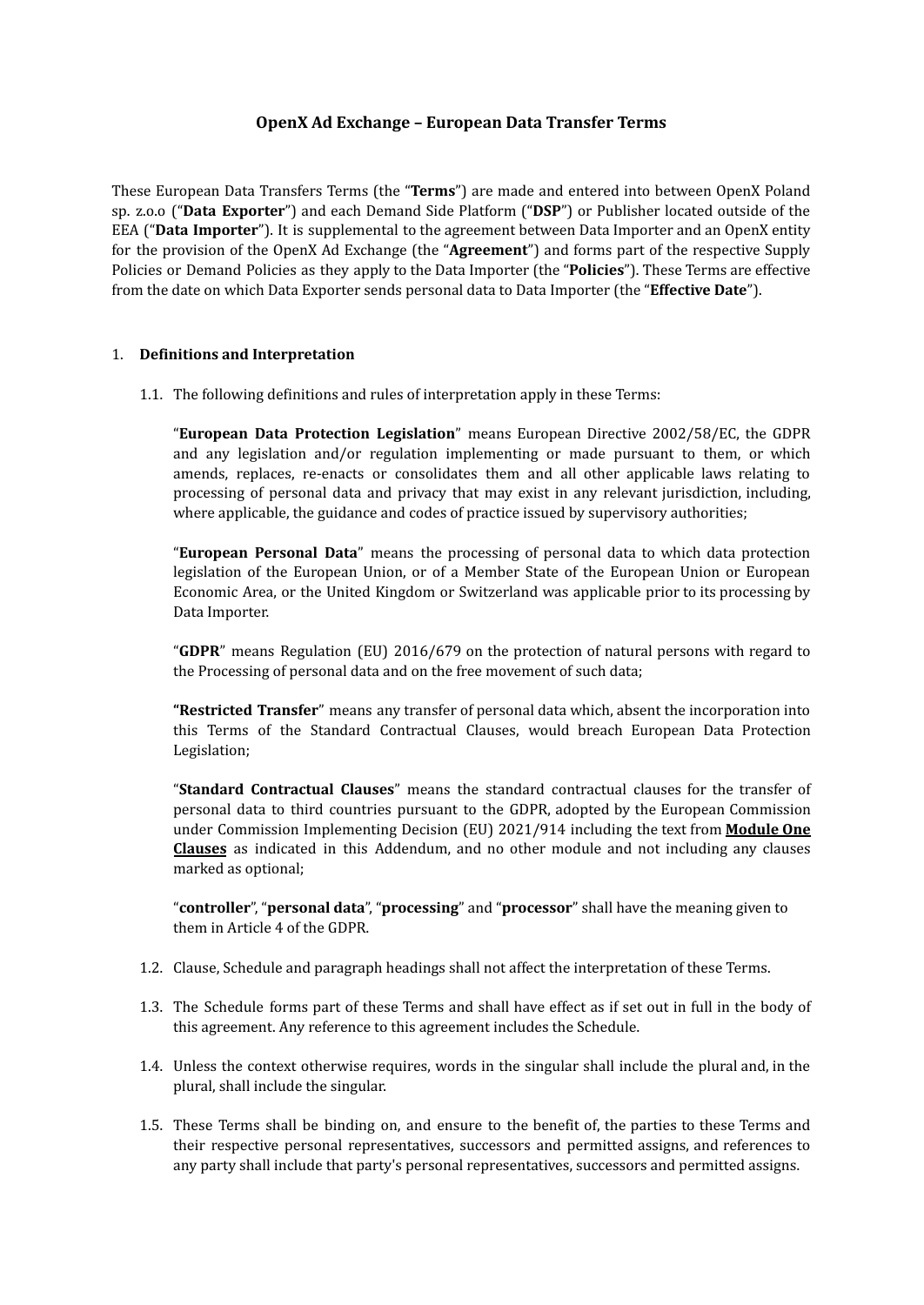- 1.6. A reference to legislation or a legislative provision is a reference to it as amended, extended or re-enacted from time to time.
- 1.7. Any obligation on a party not to do something includes an obligation not to allow that thing to be done.
- 1.8. A reference to these Terms or to any other agreement or document is a reference to these Terms or such other agreement or document, in each case as varied from time to time.

#### 2. **Transfers under these Terms**

- 2.1. These Terms have been entered into by the Parties for the purposes of complying with Data Protection Legislation for the transfer of personal data to controllers established in third countries which do not ensure an adequate level of data protection. In the event of any conflict or inconsistency between:
	- 2.1.1. the provisions of the Agreement or Policies and this Terms, the provisions of these Terms shall prevail; and
	- 2.1.2. the provisions of these Terms and the Standard Contractual Clauses, the Standard Contractual Clauses shall prevail.

Save as specifically modified and amended in the Terms, or as set out in the Standard Contractual Clauses, all of the terms, provisions and requirements contained in the Agreement and Policies shall remain in full force and effect and govern these Terms.

- 2.2. Where the transfer of personal data to Data Importer by Data Exporter would be a Restricted Transfer, the parties agree to comply with the obligations set out in the Standard Contractual Clauses as though they were set out in full in these Terms, with Data Exporter as the 'data exporter' and Data Importer as the 'data importer' for the purposes of the Standard Contractual Clauses. Schedule 1 sets out the details of the details of the parties as required by the Standard Contractual Clauses; the Annexes to the EU Standard Contractual Clauses;
- 2.3. For the purposes of the Standard Contractual Clauses, the following shall apply: (i) Clause 17 (Governing law) the clauses shall be governed by the laws of Poland; and Clause 18 (Choice of forum and jurisdiction) the courts of Poland shall have jurisdiction.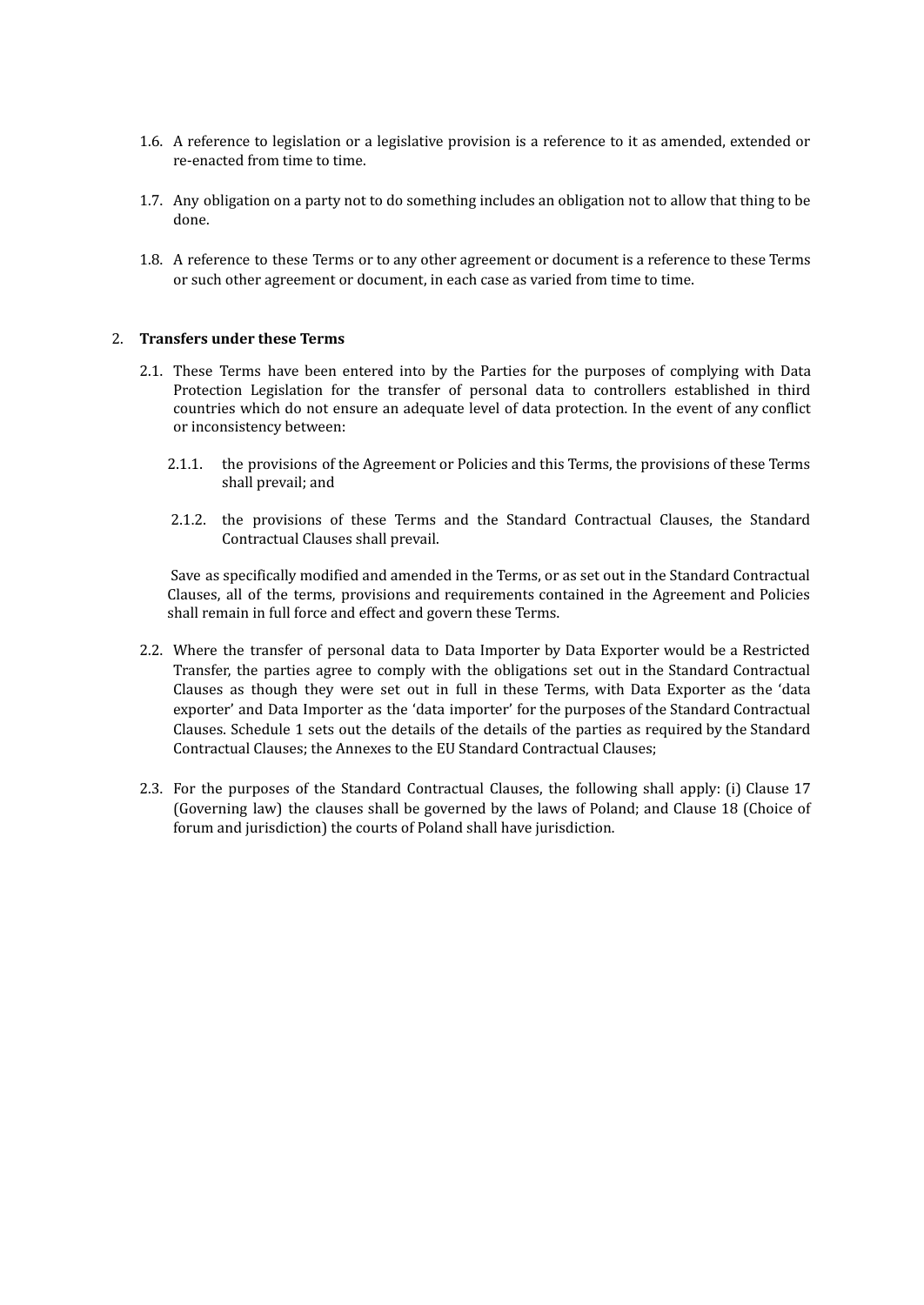### **SCHEDULE 1**

# **Annex I: Module one (controller to controller)**

## **A. List of parties**

### **Data Exporter**

| <b>Legal Entity and</b><br><b>Address</b> | <b>Contact Person</b><br>and Contact<br><b>Details</b>        | Activities in relation to the<br>data transfer                                       | <b>Signature and Name</b> | Date               | Role       |
|-------------------------------------------|---------------------------------------------------------------|--------------------------------------------------------------------------------------|---------------------------|--------------------|------------|
| OpenX Poland sp. z.o.o                    | Joshua Metzger<br>Data Protection<br>Officer<br>dpo@openx.com | Makes available personal data to<br>the Data Importer through the<br>OpenX Exchange. |                           | The Effective Date | Controller |

### **Data Importer**

| <b>Legal Entity and</b><br><b>Address</b>                                | <b>Contact Person</b><br>and Contact<br><b>Details</b> | <b>Activities in relation to the</b><br>data transfer                                                        | <b>Signature and Name</b>        | <b>Date</b>        | Role       |
|--------------------------------------------------------------------------|--------------------------------------------------------|--------------------------------------------------------------------------------------------------------------|----------------------------------|--------------------|------------|
| The Data Importer, with<br>their Address as set out<br>in the Agreement. | As set out in the<br>Agreement                         | Receives and processes the data<br>transferred to it from the Data<br>Exporter through the OpenX<br>Exchange | As set out in the<br>l Agreement | The Effective Date | Controller |

# **B. Description of transfer**

Categories of data subjects whose personal data is transferred: Individuals whose personal data is contained in a bid request (if a Data Importer is a DSP) or individuals whose personal data is contained in bid response, or creative content (if a Data Importer is a Publisher).

Categories of personal data transferred: If a Data Importer is a DSP, data sent by the Data Exporter in a bid request will vary depending on the information included in the ad request, sent by the Publisher to the Data Exporter. This information may include: unique ID of the bid request; IP address and user-agent string; geolocation information (e.g. lat / lon, country code, region code, ZIP code; whilst OpenX may be sent information derived from precise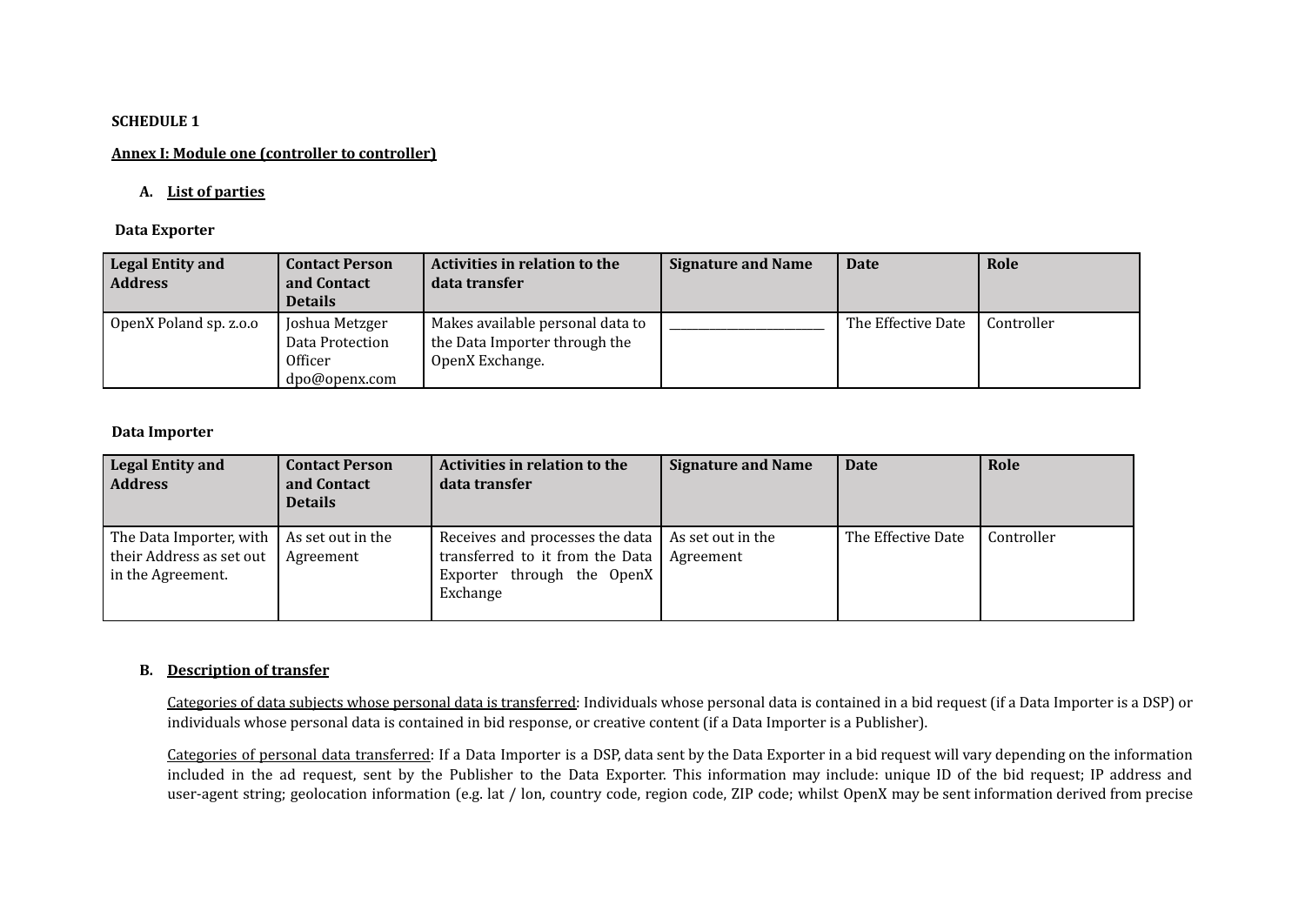device location, including GPS data, it predominantly uses location derivable from IP address within the exchange); device information (e.g. device operating system version, device make, device model) and browser information (type of browser, browser language, browser settings); device identifiers (e.g. Mobile Advertising IDs (MAIDs), Apple's Identifier for Advertisers (IDFA) and Google's Advertising ID for Android devices (AAID)); user information (e.g. gender or list of keywords / interests); details about the publisher's website / app (e.g. name, domain, URL of the website where impression will be shown, contextual taxonomy of a website or content language); cookie IDs and other unique identifiers, including those to allow cookie syncing and information about the activity on the website/app (web pages or apps visited, time those web pages or apps were visited or used). If a Data Importer is a Publisher, creative markups encoded by DSPs in bid responses may include user IDs and other unique identifiers or pixels, including those that allow cookie or pixel syncing, and this information may be provided to Data Importer through the OpenX Ad Exchange as part of the delivery of an advertisement.

# Sensitive data transferred (if applicable): N/A

The frequency of the transfer: Data is transferred upon each use of OpenX Ad Exchange by the Data Importer (if a Data Importer is a DSP) or data is potentially transferred upon each use of OpenX Ad Exchange by the Data Importer (if a Data Importer is a Publisher).

Nature of the processing: OpenX Poland is required to transfer personal data received from its Publishers to its DSPs, in order to allow DSPs to determine whether they wish to bid on advertising opportunities available on Publishers' assets and place advertising. OpenX Poland may also be required to transfer personal data received from DSPs to its Publishers, in order to allow DSPs to obtain information about the performance of their advertising.

Purpose(s) of the data transfer and further processing: allow DSPs to assess a bid request and determine whether to make a bid response (if a Data Importer is a DSP) or to measure advertising performance (if a Data Importer is a Publisher).

The period for which the personal data will be retained, or, if that is not possible, the criteria used to determine that period: Personal data is retained by the Data Importer in accordance with their retention policies.

### **C. Competent Supervisory Authority**

PUODO (Poland)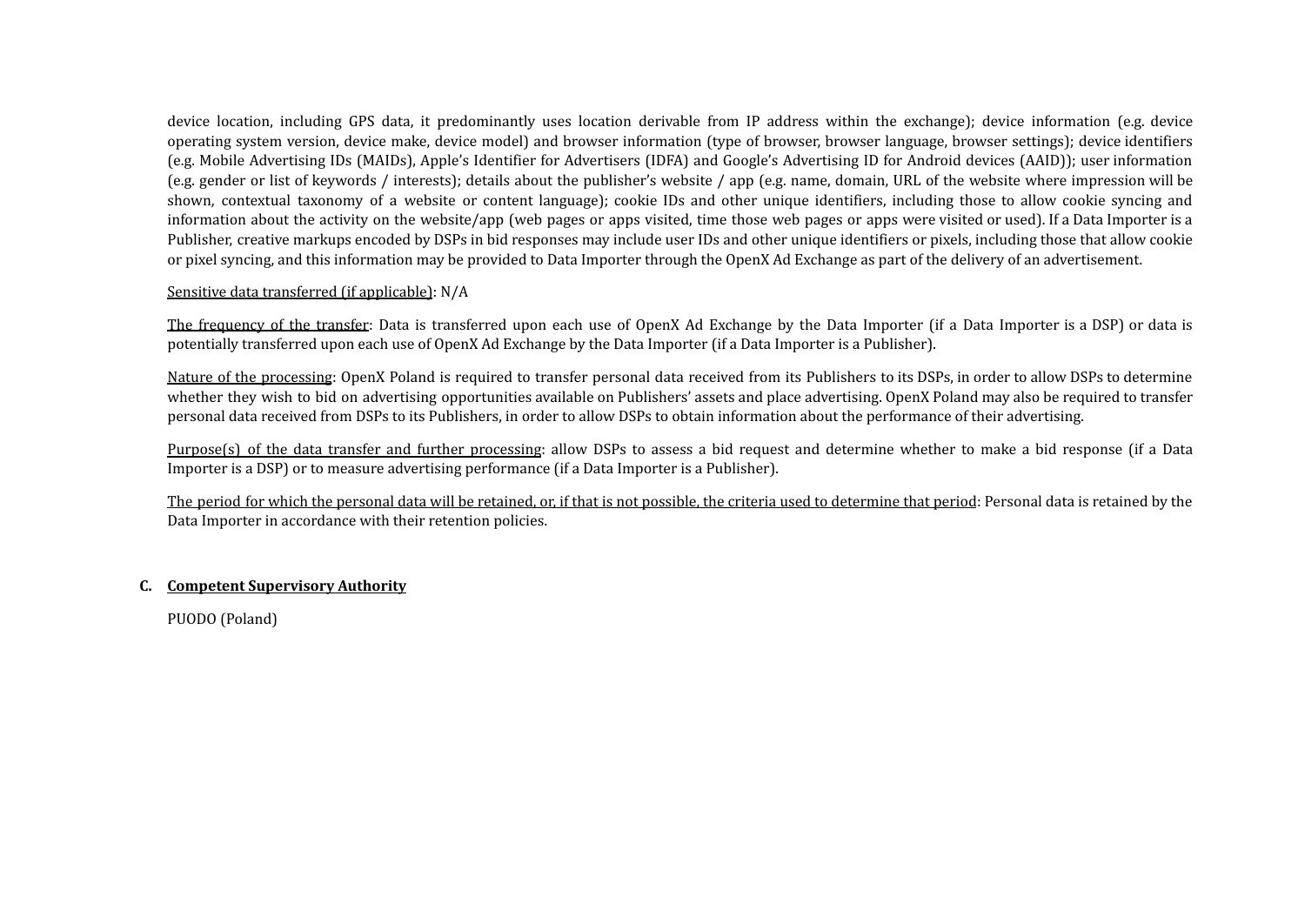## **Annex II: Technical and organizational measures**

#### **A. General Technical and Organisational Measures**

Data Importer implements the following security measures with respect to the data transferred by the Data Exporter:

- 1. Access Control of Processing Areas. Processes to prevent unauthorized persons from gaining access to the data processing equipment (namely phones, database and application servers and related hardware) where the data are processed or used, to include:
	- a. establishing security areas;
	- b. protection and restriction of access paths;
	- c. securing the data processing equipment and personal computers;
	- d. establishing access authorization for employees and third parties, including respective authorization;
	- e. limiting access to personnel who require it for their job function;
	- f. all access to the data centers where data are hosted is logged, monitored, and tracked; and
	- g. data centers where data are stored are secured by a security alarm system, or other appropriate security measures.
- 2. Access Control to Data Processing Systems. Processes to prevent data processing systems from being used by unauthorized persons, to include:
	- a. identification of the terminal and/or the terminal user to the data processor systems;
	- b. automatic time-out of user terminal if left idle, identification and password required to reopen;
	- c. regular examination of security risks by internal personnel and qualified third-parties;
	- d. issuing and safeguarding of identification codes;
	- e. password complexity requirements (minimum length, required character classes, etc.);
	- f. enforcing the use of multifactor authentication; and
	- g. protection against external access by means of firewall and network access controls.
- 3. Access Control to Use Specific Areas of Data Processing Systems. Measures to ensure that persons entitled to use data processing systems are only able to access the data within the scope and to the extent covered by their respective access permission (authorization) and that data cannot be read, copied or modified or removed without authorization, to include by:
	- a. implementing binding employee policies and providing training in respect of each employee's access rights to the data;
	- b. assignment of unique user identifiers with permissions appropriate to the role;
	- c. effective and measured disciplinary action against individuals who access Personal Data without authorization;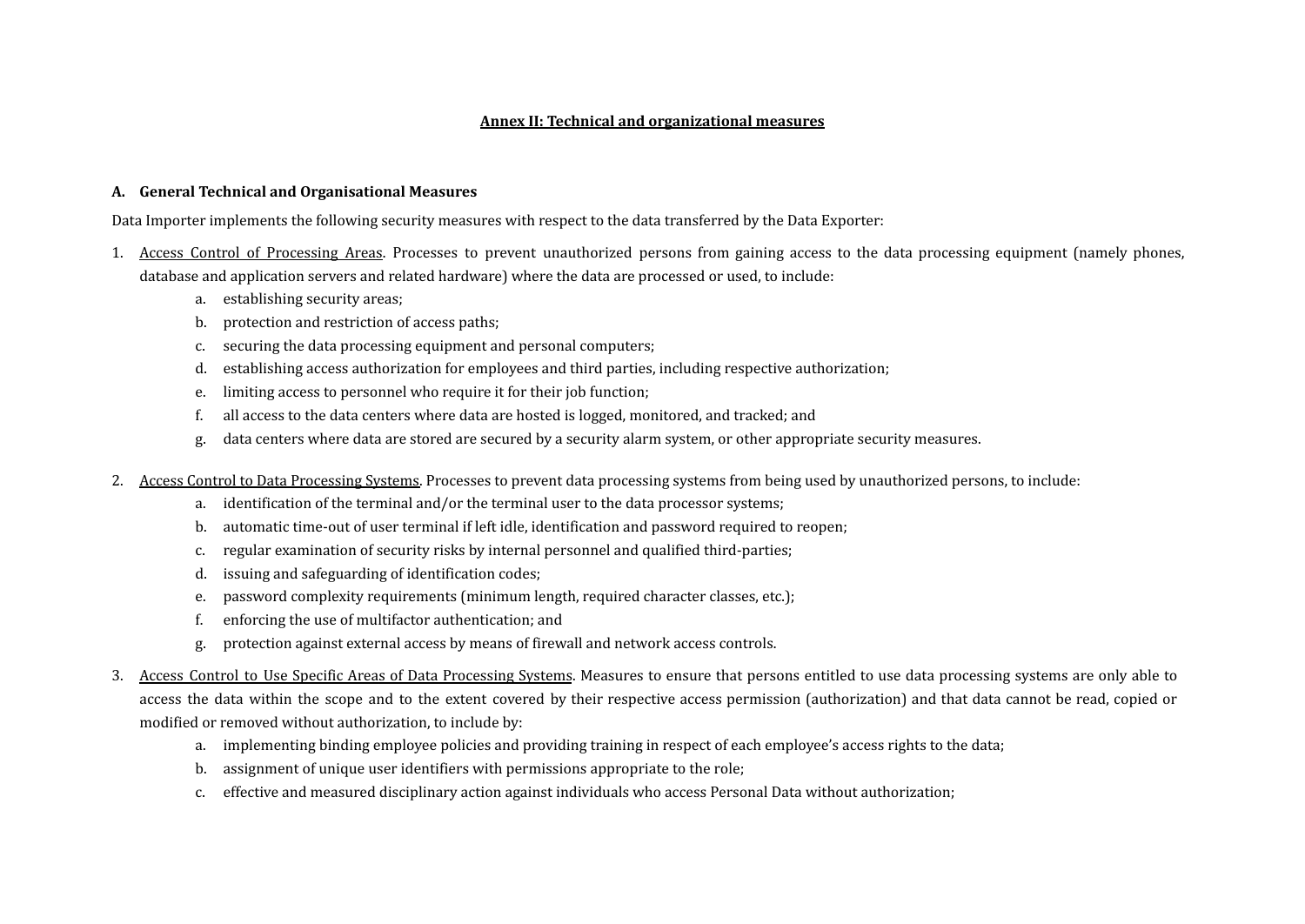- d. release of data to only authorized persons; and
- e. policies controlling the retention of back-up copies.
- 4. Transmission Control. Procedures to prevent data from being read, copied, altered or deleted by unauthorized parties during the transmission thereof or during the transport of the data media and to ensure that it is possible to check and establish to which parties the transfer of data by means of data transmission facilities is envisaged, to include:
	- a. use of firewall and encryption technologies to protect the gateways and pipelines through which the data travels;
	- b. implementation of encryption for the transport and storage of personal data (transport encryption and data-at-rest encryption);
	- c. constant monitoring of infrastructure, including performance of the penetration tests of systems and patching systems against known vulnerabilities; and
	- d. monitoring of the completeness and correctness of the transfer of data (end-to-end check).
- 5. Input Control. Measures to ensure that it is possible to check and establish whether and by whom data has been input into data processing systems or removed, to include:
	- a. authentication of the authorized personnel;
	- b. protective measures for the data input into memory, as well as for the reading, alteration and deletion of stored data;
	- c. segregation and protection of stored data via database schemas and logical access controls;
	- d. utilization of user codes (passwords); and
	- e. maintaining audit logs or trails that capture what personnel accessed data, when that data was accessed, and the type of access (read only, write or edit access).
- 6. Availability Control. Measures to ensure that data are protected from accidental destruction or loss, to include:
	- a. automatic failover between sites;
	- b. infrastructure redundancy; and
	- c. regular backups performed on database servers.
- 7. Segregation of Processing. Procedures to ensure that data collected for different purposes can be processed separately, to include:
	- a. separating data through application security for the appropriate users;
	- b. storing data, at the database level, in different tables, separated by the module or function they support; and